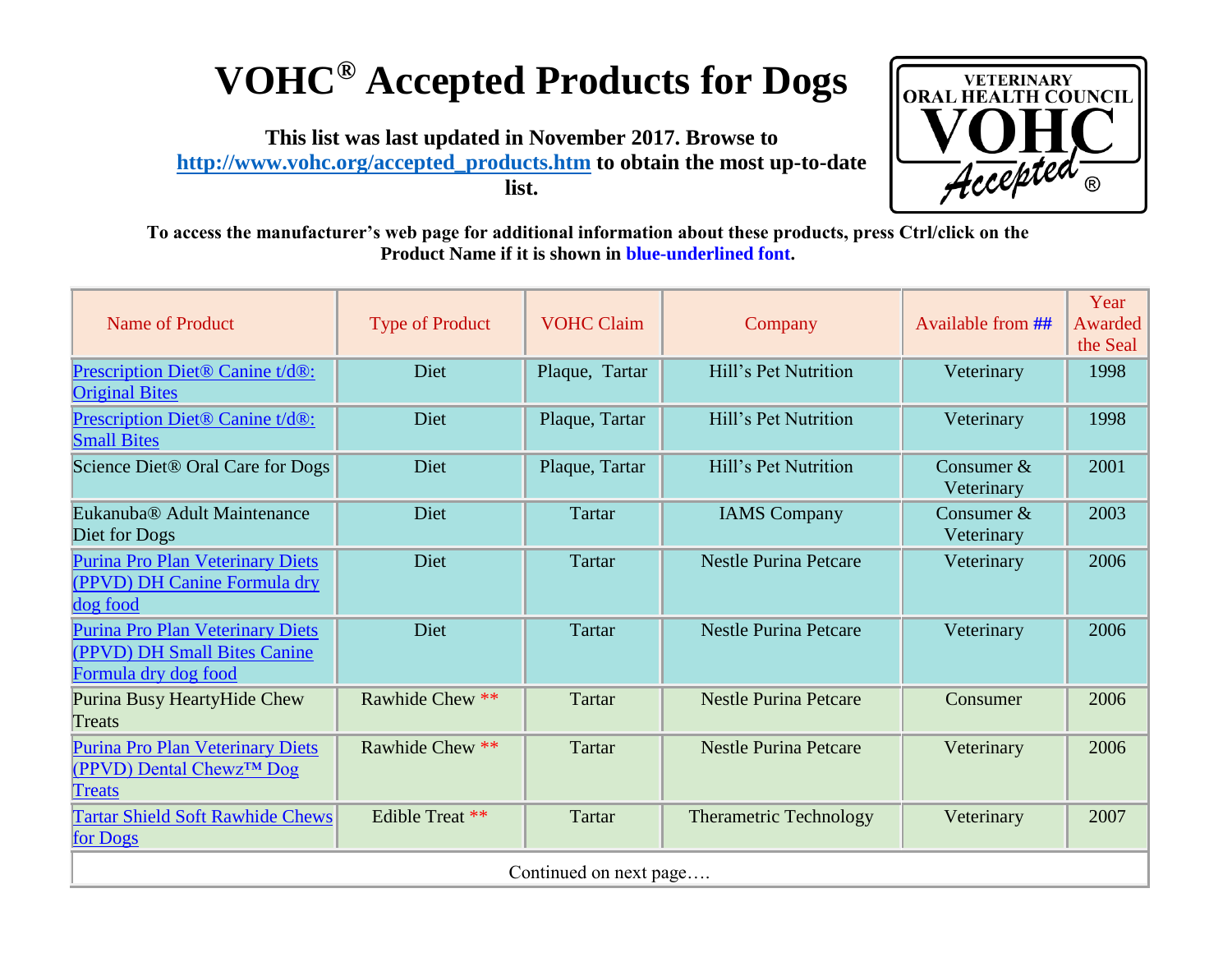| Canine Greenies <sup>®</sup> - all sizes                                      | Edible Treat ** | Plaque, Tartar  | <b>Nutro-Greenies</b>             | Consumer $&$<br>Veterinary | 2007 |  |  |
|-------------------------------------------------------------------------------|-----------------|-----------------|-----------------------------------|----------------------------|------|--|--|
| <b>Canine Greenies® Weight</b><br>Management, all sizes                       | Edible Treat ** | Plaque, Tartar  | <b>Nutro-Greenies</b>             | Consumer $&$<br>Veterinary | 2008 |  |  |
| Canine Greenies <sup>®</sup> Senior, all sizes                                | Edible Treat ** | Plaque, Tartar  | <b>Nutro-Greenies</b>             | Consumer $&$<br>Veterinary | 2008 |  |  |
| <b>Greenies® Veterinary Formula</b><br><b>Canine Dental Chews</b>             | Edible Treat ** | Plaque, Tartar  | <b>Nutro-Greenies</b>             | Veterinary                 | 2011 |  |  |
| Canine Greenies <sup>®</sup> Hip and Joint<br><b>Care Chews, all sizes</b>    | Edible Treat ** | Plaque & Tartar | <b>Nutro-Greenies</b>             | Consumer $&$<br>Veterinary | 2014 |  |  |
| <b>Canine Greenies® Canine Grain-</b><br><b>Free Dental Chews</b>             | Edible Treat ** | Plaque & Tartar | <b>Nutro-Greenies</b>             | Consumer &<br>Veterinary   | 2014 |  |  |
| HealthiDent <sup>®</sup> , Bright Bites and<br><b>Checkups Chews for Dogs</b> | Edible Treat ** | Plaque, Tartar  | <b>Sugar Creek, Diamond Foods</b> | Consumer $&$<br>Veterinary | 2008 |  |  |
| Virbac CET® VeggieDent®<br><b>Chews for Dogs, all sizes</b>                   | Edible Treat ** | Tartar          | <b>Virbac Animal Health</b>       | Veterinary                 | 2013 |  |  |
| <b>Improved Milk-Bone Brushing</b><br><b>Chews for Dogs</b>                   | Edible Treat ** | <b>Tartar</b>   | <b>Big Heart Pet Brands</b>       | Consumer &<br>Veterinary   | 2014 |  |  |
| <b>VetIQ Minties Medium Dog</b><br><b>Dental Treat</b>                        | Edible Treat ** | <b>Tartar</b>   | <b>TruRx</b>                      | Consumer                   | 2014 |  |  |
| <b>Merial OraVet Dental Hygiene</b><br><b>Chews for Dogs</b>                  | Edible Treat ** | Tartar          | Merial, Ltd.                      | Veterinarian               | 2016 |  |  |
| Purina DentaLife Daily Oral Care<br>Dog Treats, North American sizes          | Edible Treat ** | <b>Tartar</b>   | <b>Nestle Purina PetCare</b>      | Consumer &<br>Veterinary   | 2016 |  |  |
| Purina DentaLife Daily Oral Care<br>Dog Treats, European Sizes                | Edible Treat ** | <b>Tartar</b>   | <b>Nestle Purina PetCare</b>      | Consumer                   | 2017 |  |  |
| Hill's Prescription Diet Canine<br><b>Dental Care Chews</b>                   | Edible Treat ** | Plaque & Tartar | Hill's Pet Nutrition, Inc.        | Veterinarian               | 2017 |  |  |
| Hill's Science Diet Canine Oral<br><b>Care Chews</b>                          | Edible Treat ** | Plaque & Tartar | Hill's Pet Nutrition, Inc.        | Consumer                   | 2017 |  |  |
| <b>ProDent PlaqueOff Dental Bites</b>                                         | Edible Treat ** | Plaque & Tartar | <b>SwedenCare</b>                 | Consumer                   | 2017 |  |  |
| Purina DentaLife Advanced Clean<br><b>Treats</b>                              | Edible Treat ** | <b>Tartar</b>   | <b>Nestle Purina PetCare</b>      | Consumer                   | 2017 |  |  |
| Continued on next page                                                        |                 |                 |                                   |                            |      |  |  |